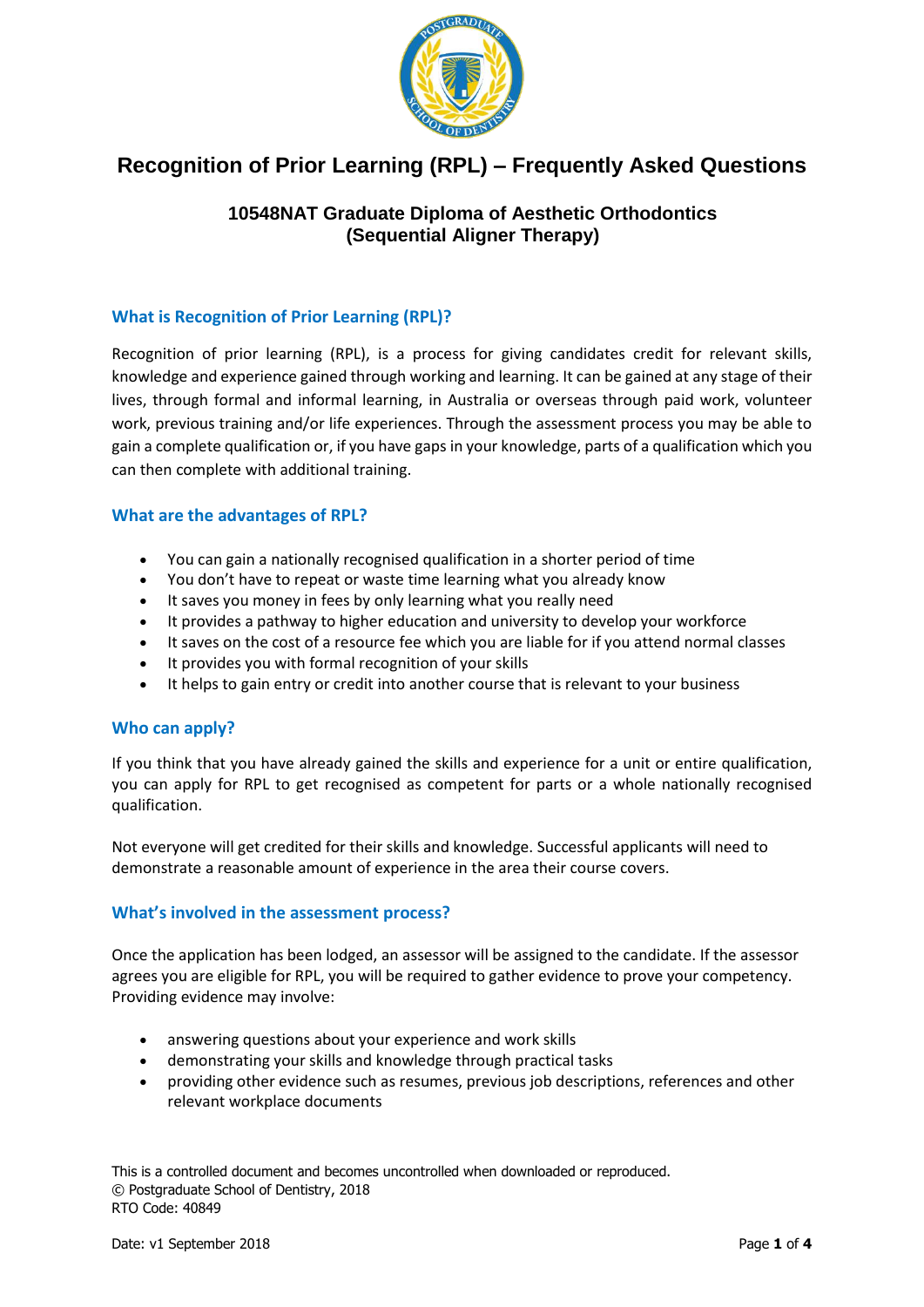

#### **How does the assessment process work?**

Our consultant will discuss the process with you and, once it has been determined that you are eligible, you will need to gather evidence to prove your competence. This can include:

- video or photographic evidence of the different tasks performed on the job
- providing answers to questions about your experience and skills
- completing practical tasks to demonstrate your knowledge and skills
- a resume, workplace documents, references or a job description as supporting evidence.

The evidence you provide should confirm that you have worked in the industry for an appropriate amount of time, and that you can perform relevant tasks at an acceptable level. Interviews are usually carried out in the workplace where possible, which makes it easier to demonstrate your skills.

# **How do I get my skills recognised?**

Skills can be recognised through a combination of the following:

- direct observation of your work
- interview
- challenge testing
- evidence, which may include some or all of the following:
	- o samples of your work
	- o photos/videos
	- o reports
	- o certificates
	- o letters of support
	- o written references
	- o performance management and training records

When you apply for formal recognition of the skills you may already have, we compare the things you have learnt with the requirements of the units in the course. If you can demonstrate that you have already achieved the outcomes of a particular unit, you may be given recognition for that unit and not have to attend class.

# **How long will it take?**

Once you have submitted your application, it takes between four to six weeks. If the evidence you submitted is not enough, then your assessor will ask you to provide more information. Once the assessment is successfully completed, then you will be issued with a Statement of Attainment for partial completion or awarded a Certificate of Completion for an entire qualification depending on the evidence submitted.

This is a controlled document and becomes uncontrolled when downloaded or reproduced. © Postgraduate School of Dentistry, 2018 RTO Code: 40849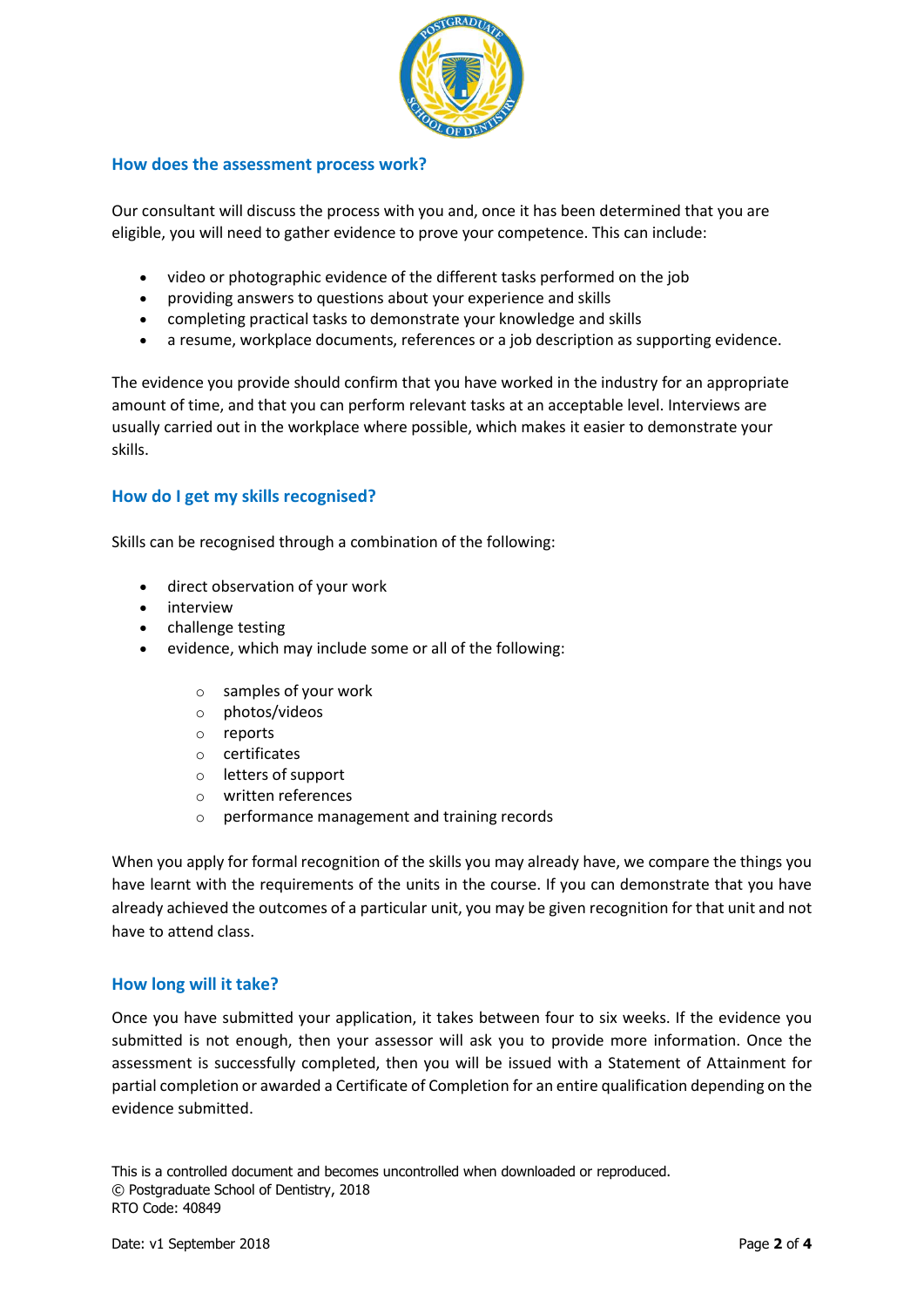

#### **Is Recognition of Prior Learning a complicated process?**

No, it is not complicated, and our consultants are on hand to provide you with the help and support you need in relation to:

- understanding the process
- explaining the costs of the RPL process
- what is needed in terms of supporting documents
- help completing forms

#### **Can I apply for RPL or training if I'm in Australia on a 457 Visa?**

Yes. Primary 457 Visa holders can apply for training and recognition.

#### **What happens if I don't meet all the requirements?**

#### **GAP Training**

If you don't have the skills and experience that is required to RPL a whole qualification you are, under the AQF, are entitled to Statement of Attainment. You can gain the whole qualification by enrolling in the units you need to attain.

In an another scenario, if you have only some of the skills and experience needed to RPL a particular unit, the assessor may ask you to complete a task or assessment to fill the gap through "Gap training" and attain RPL for that unit.

In either case, RPL helps you to facilitate the required gap training to complete the qualification. Gap training for whole units may involve an additional cost.

#### **Is it cheaper and easier to just enrol in the full course?**

In most cases, recognition of prior learning will save you money. You will not have to pay for resources and you already have the basic skills, unless there are gaps that require workplace training or class attendance.

#### **Who do I contact for more information on RPL?**

Please contact us on 02 9362 5620.

This is a controlled document and becomes uncontrolled when downloaded or reproduced. © Postgraduate School of Dentistry, 2018 RTO Code: 40849